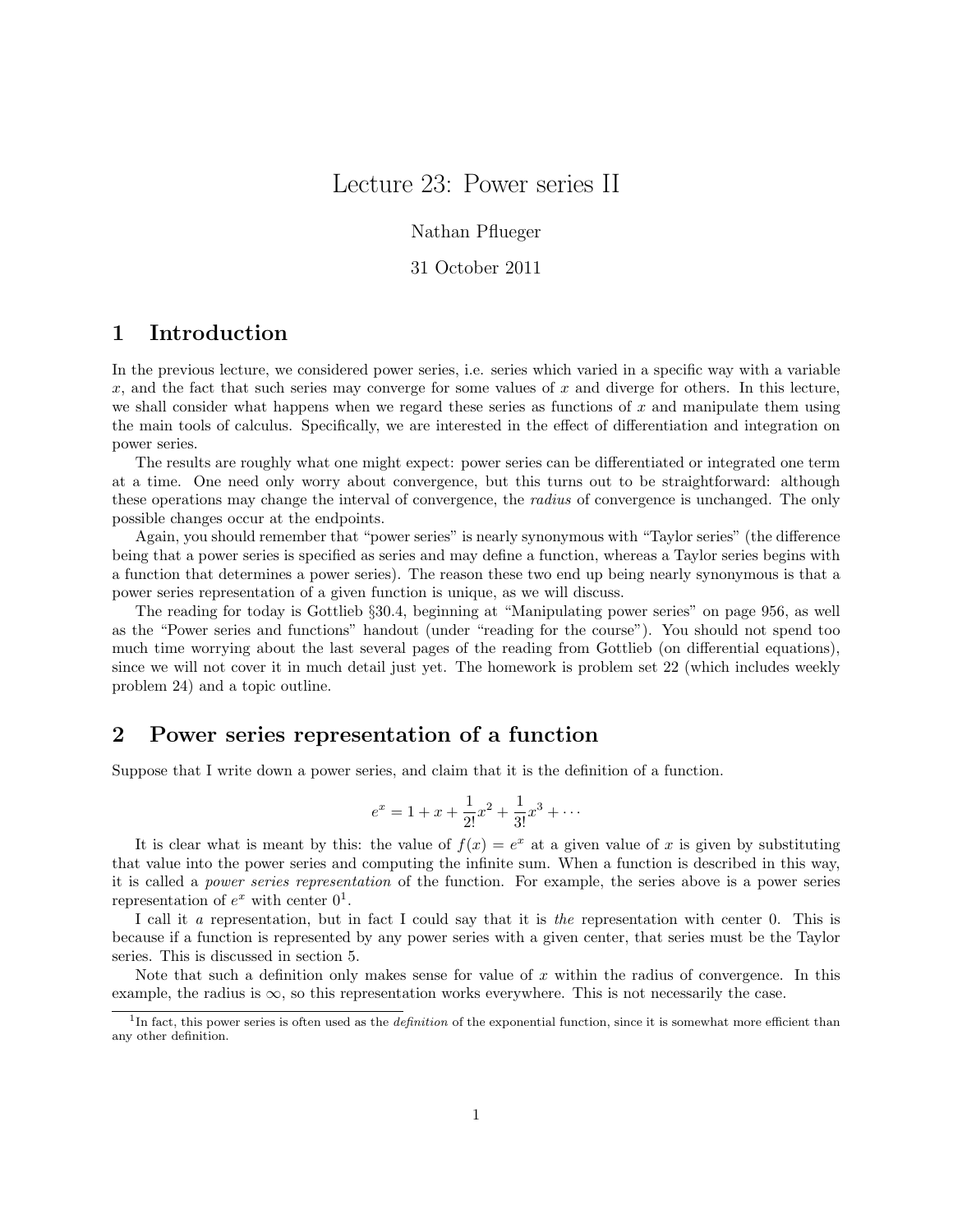$$
\frac{1}{1-x} = 1 + x + x^2 + x^3 + \dots
$$

This power series gives a power representation of the function  $\frac{1}{1-x}$ , but it is only valid for  $|x| < 1$ . So power series representation does not necessarily define a function everywhere – only within the series's interval of convergence.

### 3 Differentiating power series

Given a power series representation of a function, the derivative of the function has a power series representation, which can be obtained by differentiating the terms of the power series individually. For example, consider the following.

$$
\sin x = x - \frac{1}{3!} + \frac{1}{5!}x^5 - \cdots
$$
\n
$$
\frac{d}{dx}(\sin x) = \frac{d}{dx}\left(x - \frac{1}{3!} + \frac{1}{5!}x^5 - \cdots\right)
$$
\n
$$
= \frac{d}{dx}(x) + \frac{d}{dx}\left(-\frac{1}{3!}x^3\right) + \frac{d}{dx}\left(\frac{1}{5!}x^5\right) + \cdots
$$
\n
$$
= 1 - \frac{3}{3!}x^2 + \frac{5}{5!}x^4 + \cdots
$$
\n
$$
= 1 - \frac{1}{2!}x + \frac{1}{4!}x^4 + \cdots
$$
\n
$$
= \cos x
$$

The final line follows from knowing that  $\cos x$  is represented by its Taylor series for all values of x.

In fact, this technique will always work. Furthermore, differentiating term by term does not change the radius of convergence. We summarize this in a theorem.

**Theorem 3.1.** Suppose that a function  $f(x)$  is represented by a power series  $\sum^{\infty} a_n(x-c)^n$ , which has radius of convergence  $R > 0$ . Then  $f'(x)$  is represented by the power series obtained by differentiating each term individually, i.e.  $\sum_{n=1}^{\infty}$  $n=1$  $a_n \cdot n \cdot (x-c)^{n-1}$ . The radius of convergence of this series is also R.

Why does the radius of convergence stay the same? The reason is essentially the ratio test: multiplying the  $n<sup>th</sup>$  coefficient by n will not affect the limit of the ratios of consecutive terms. Notice, however, that this does not mean that the interval of convergence is the same; only the radius.

Example 3.2. Consider the following two power series representations, which we have considered before.

$$
\ln(1+x) = x - \frac{1}{2}x^2 + \frac{1}{3}x^3 - \dots
$$
  

$$
\frac{1}{1+x} = 1 - x + x^2 - x^3 + \dots
$$

The second is obtained by differentiating the first term by term. Both series have the same radius of convergence (namely 1). However, the interval of convergence of the first series is  $(-1, 1]$ , while the interval of convergence of the second series is  $(-1, 1)$ .

Sometimes, differentiating known power series is an easy way to find new power series representations.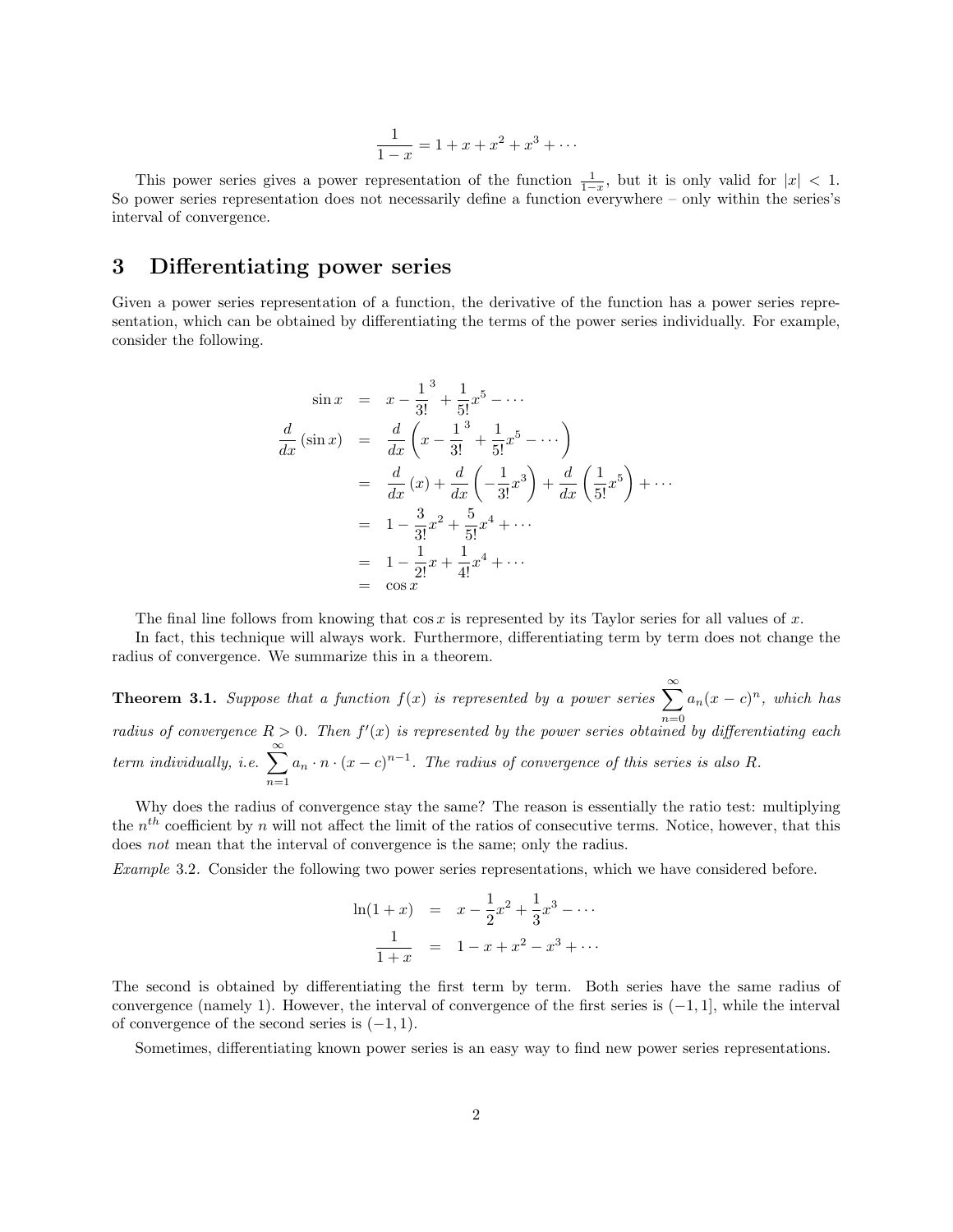*Example* 3.3. Find a power series expansion for  $\frac{1}{(1+x)^2}$ . Observe that  $\frac{d}{dx}\frac{1}{1+x} = -\frac{1}{(1+x)^2}$ . Now reason as follows.

$$
\frac{1}{(1+x)^2} = -\frac{d}{dx}\frac{1}{1+x}
$$
  
=  $-\frac{d}{dx}(1-x+x^2-x^3+\cdots)$   
=  $0+1-2x+3x^2-\cdots$   
=  $1-2x+3x^2-\cdots$ 

This series must also have radius of convergence 1, since the original series did. In fact, it has the same interval of convergence as well, namely  $(-1, 1)$ .

# 4 Integrating power series

Just as power series can be differentiated term by term, they can also be integrated term by term, in exactly the same way. For example, this is probably the easiest way to get a power series representation for the logarithm function.

$$
\ln(1+x) + C = \int \frac{1}{1+x} dx
$$
  
=  $\int (1-x+x^2 - x^3 + x^4 - \cdots) dx$   
=  $\int 1 dx - \int x dx + \int x^2 dx - \int x^3 dx + \int x^4 dx - \cdots$   
=  $C + x - \frac{1}{2}x^2 + \frac{1}{3}x^3 - \frac{1}{4}x^4 + \frac{1}{5}x^5 - \cdots$ 

Given that  $\ln(1+0) = \ln 1 = 0$ , we can take  $C = 0$  and obtain the (previously known) fact:

$$
\ln(1+x) = x - \frac{1}{2}x^2 + \frac{1}{3}x^3 - \frac{1}{4}x^4 + \cdots
$$

Of course, this expression is only true within the interval of convergence. The radius of conference of the original series  $1 - x + x^2 - x^3 + \cdots$  was 1, hence this is also the radius of convergence of the new series  $x - \frac{1}{2}x^2 + \frac{1}{3}x^3 - \cdots$ . It is worth pointing out, however, that the *interval* of convergence is not the same. In fact, the interval of convergence of the original series was  $(-1, 1)$ , while the interval for the new series is  $(-1, 1]$ .

The main result here is very much analogous to the main result in the previous section.

**Theorem 4.1.** Suppose that a function  $f(x)$  is represented by a power series  $\sum_{n=1}^{\infty}$  $n=0$  $a_n(x-c)^n$ , which has radius of convergence  $R > 0$ . Then  $\int f(x)$  is represented by the power series obtained by integrating each term individually, i.e.  $\sum_{n=1}^{\infty}$  $n=0$  $a_n$  $\frac{a_n}{n+1} \cdot (x-c)^{n+1} + C$ . The radius of convergence of this series is also R.

This technique is sometimes useful for finding power series expansions of new functions from power series expansions of known functions, without troubling with troublesome derivative calculations. The following example was done in an earlier lecture, but we now have the necessary facts to justify it.